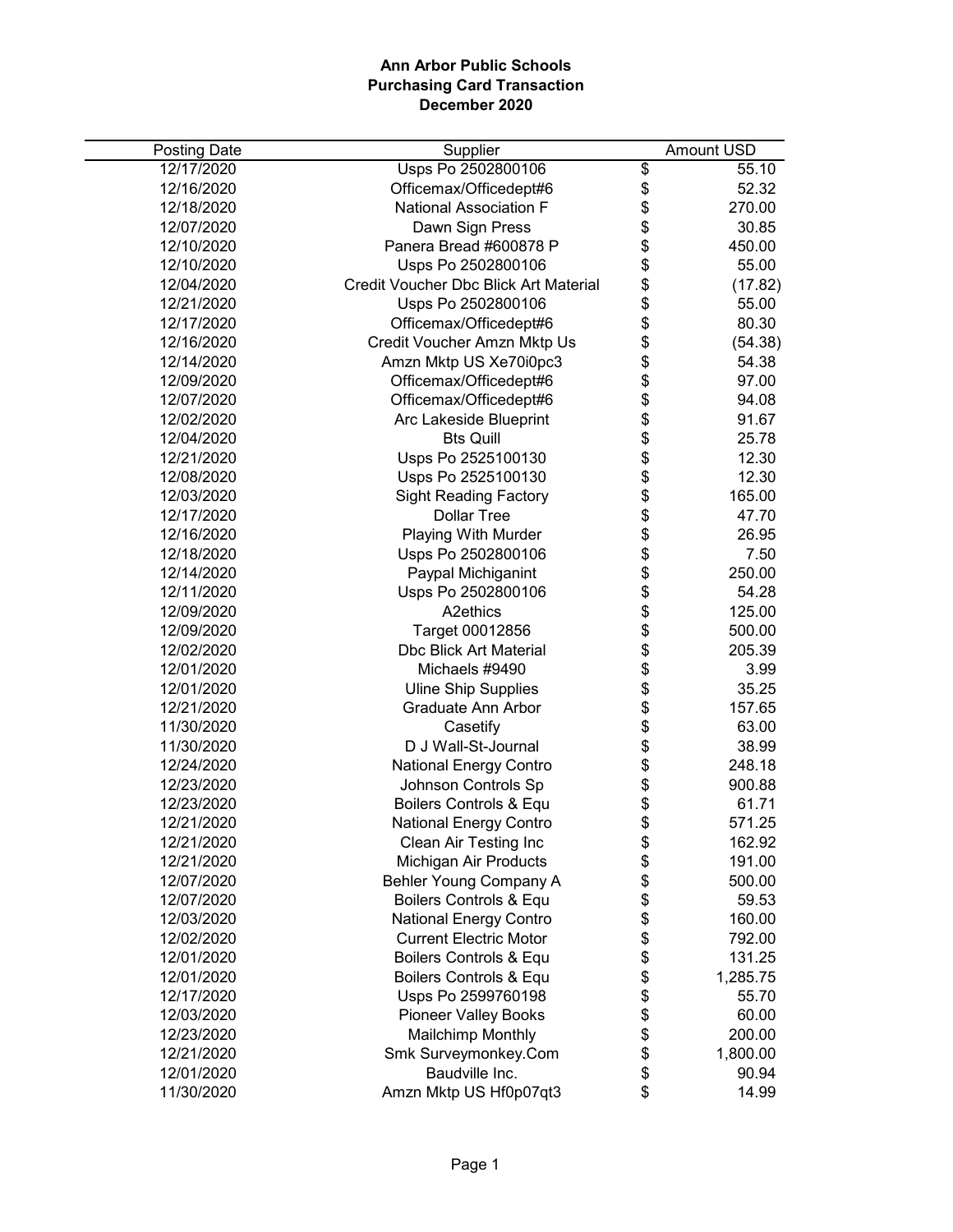| 11/30/2020 | Amzn Mktp US 450wd02q3 | \$         | 14.99    |
|------------|------------------------|------------|----------|
| 11/30/2020 | Amzn Mktp US Pd35w75r3 | \$         | 14.99    |
| 11/30/2020 | Amzn Mktp US 0243a3ma3 | \$         | 14.99    |
| 11/30/2020 | Amzn Mktp US R25d33j63 | \$         | 14.99    |
| 11/30/2020 | Amzn Mktp US Ea4d097f3 | \$         | 14.99    |
| 11/30/2020 | Amzn Mktp US Wf24102z3 | \$         | 14.99    |
| 11/30/2020 | Amzn Mktp US Ao94f4iu3 | \$         | 14.99    |
| 11/30/2020 | Amzn Mktp US Z52nl2fb3 | \$         | 14.99    |
| 11/30/2020 | Amzn Mktp US Ts23t7fn3 | \$         | 14.99    |
| 11/30/2020 | Amzn Mktp US Yi2nb2fn3 | \$         | 14.99    |
| 11/30/2020 | Amzn Mktp US A324t7zw3 | \$         | 14.99    |
| 11/30/2020 | Amzn Mktp US 7b6nv1ko3 | \$         | 14.99    |
| 11/30/2020 | Amzn Mktp US Hj8tq2cz3 | \$         | 14.99    |
| 11/30/2020 | Amzn Mktp US Um8271ba3 | \$         | 14.99    |
| 11/30/2020 | Amzn Mktp US Jz9cy3463 | \$         | 14.99    |
| 11/30/2020 | Amzn Mktp US Me7w85203 | \$         | 14.99    |
| 11/30/2020 | Amzn Mktp US Hd7fv6hv3 | \$         | 14.99    |
| 11/30/2020 | Amzn Mktp US Al9hc9p73 | \$         | 14.99    |
| 11/30/2020 | Amzn Mktp US Bv0rf9jn3 | \$         | 14.99    |
| 11/30/2020 | Amzn Mktp US Zw7ld00n3 | \$         | 14.99    |
| 11/30/2020 | Amzn Mktp US Vb0937693 | \$         | 14.99    |
| 11/30/2020 | Amzn Mktp US 0o24j2zi3 | \$         | 14.99    |
| 11/30/2020 | Amzn Mktp US 3g6is0oz3 | \$         | 14.99    |
| 11/30/2020 | Amzn Mktp US Hu1z184u3 | \$         | 14.99    |
| 11/30/2020 | Amzn Mktp US 2283d1op2 | \$         | 14.99    |
| 11/30/2020 | Amzn Mktp US 7r68c5063 | \$         | 14.99    |
| 11/30/2020 | Amzn Mktp US V92kf7ou3 | \$         | 14.99    |
| 11/30/2020 | Amzn Mktp US X38t72sf3 | \$         | 14.99    |
| 11/30/2020 | Amzn Mktp US Iw3ov1hz3 | \$         | 14.99    |
| 11/30/2020 | Amzn Mktp US Ov9if7te3 | \$         | 14.99    |
| 11/30/2020 | Amzn Mktp US 1v4u65h83 | \$         | 14.99    |
| 12/15/2020 | Kroger #688            | \$         | 6.73     |
| 11/30/2020 | Kroger #688            | \$         | 5.98     |
| 12/03/2020 | Officemax/Depot 6401   | \$         | 14.99    |
| 12/21/2020 | Mi Assoc Sch Adm       | \$         | 1,455.00 |
| 12/14/2020 | Amzn Mktp US 0m1w338r3 | \$         | 38.79    |
| 11/30/2020 | Amzn Mktp US Jp8uf3sx3 | \$         | 55.98    |
| 11/30/2020 | Amzn Mktp US Ki72c8w73 | \$         | 167.94   |
| 12/22/2020 | Amazon.Com Ej8eo0b53 A | \$         | 219.89   |
| 12/21/2020 | Olive Garden 0021110   | \$         | 116.46   |
| 12/17/2020 | Potbelly #26           |            | 150.44   |
| 12/16/2020 | Potbelly #26           | \$\$\$\$\$ | 165.60   |
| 12/11/2020 | Amzn Mktp US N03ey05x3 |            | 12.77    |
| 12/07/2020 | Amzn Mktp US Z79708vy3 |            | 38.24    |
| 12/01/2020 | Storyboard That        |            | 77.88    |
| 11/30/2020 | Amzn Mktp US Wv6kg8063 | \$         | 11.18    |
| 11/30/2020 | Amzn Mktp US Th66t33r3 |            | 247.54   |
| 12/22/2020 | Amzn Mktp US Ij2xm6eb3 | \$         | 99.94    |
| 12/21/2020 | Amzn Mktp US Q82yj0gm3 | \$         | 25.99    |
| 12/21/2020 | Amzn Mktp US 2s3gj8tj3 | \$         | 8.09     |
|            |                        |            |          |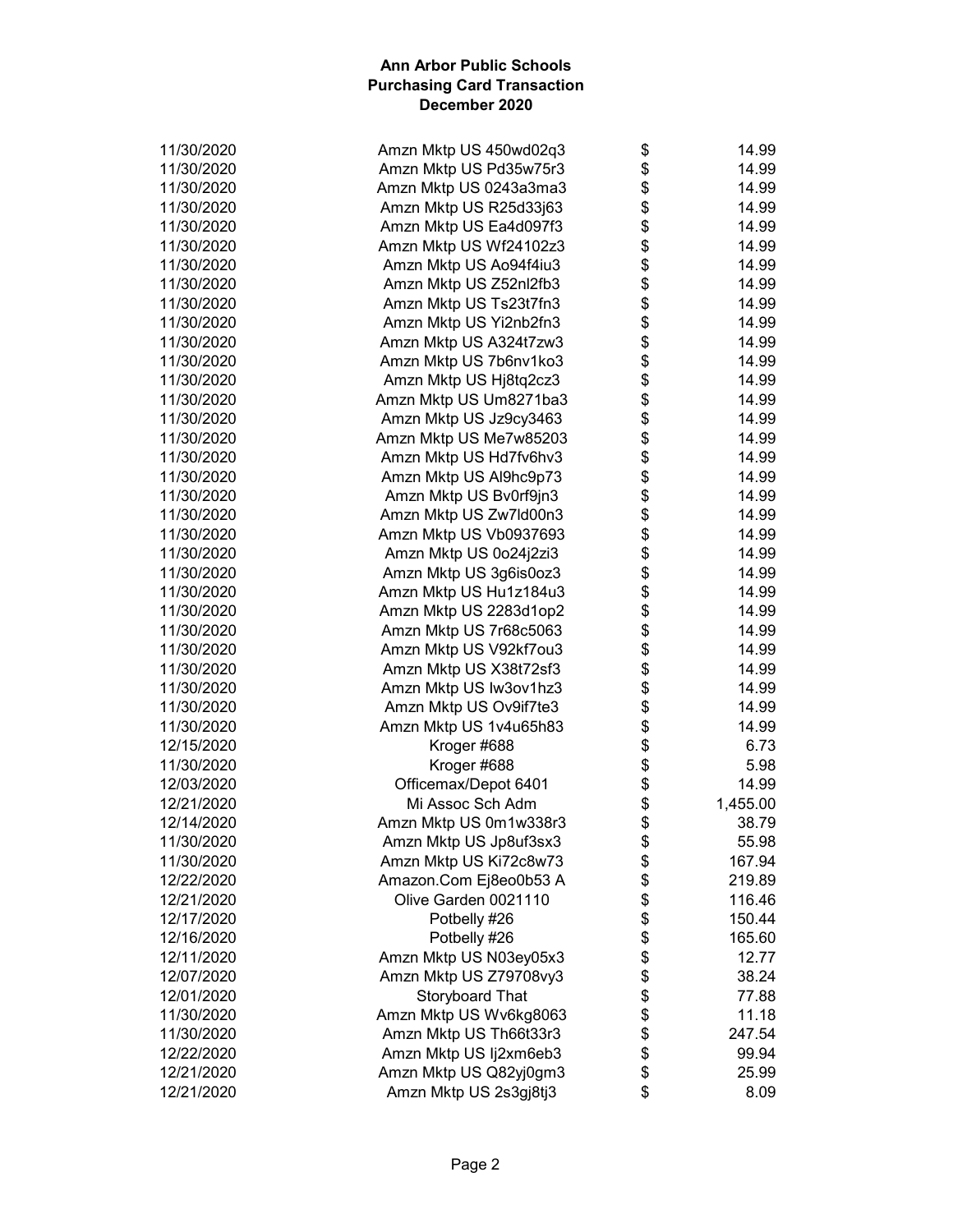| 12/18/2020 | Amzn Mktp US Ek5u058h3        | \$       | 15.98     |
|------------|-------------------------------|----------|-----------|
| 12/10/2020 | <b>Washtenaw Community</b>    | \$       | 508.00    |
| 12/10/2020 | <b>Washtenaw Community</b>    | \$       | 420.00    |
| 12/02/2020 | Agex Bookstore                | \$       | 262.82    |
| 12/02/2020 | Amzn Mktp US 164gp2893        | \$       | 129.98    |
| 12/02/2020 | Amzn Mktp US Ga9f20fw3        | \$       | 43.00     |
| 12/01/2020 | Greenthingsfarmcollec         | \$       | 100.00    |
| 12/01/2020 | We The People Opportun        | \$       | 100.00    |
| 12/01/2020 | Amzn Mktp US J321e2f83        | \$       | 68.61     |
| 12/01/2020 | <b>Wpy Food Gatherers</b>     | \$       | 200.00    |
| 12/01/2020 | Amzn Mktp US 9g93v2gg3        | \$       | 40.84     |
| 12/21/2020 | Insomnia Cookies - Pa         | \$       | 1,882.02  |
| 12/16/2020 | The Ups Store 1993            | \$       | 22.65     |
| 12/10/2020 | Staples 00115642              | \$       | 50.98     |
| 12/23/2020 | Usps Po 2583800176            | \$       | 11.95     |
| 12/21/2020 | Amazon.Com Mz6dt1kp3          | \$       | 43.40     |
| 12/07/2020 | Usps Po 2500300634            | \$       | 61.95     |
| 12/03/2020 | Officemax/Officedept#6        | \$       | 69.98     |
| 12/02/2020 | <b>Dollarbill Copying</b>     | \$       | 156.87    |
| 12/01/2020 | <b>Thomson West Tcd</b>       | \$       | 338.54    |
| 12/01/2020 | Usps Po 2583800176            | \$       | 45.75     |
| 12/14/2020 | Amzn Mktp US Ct8rg7g93        | \$       | 539.76    |
| 12/21/2020 | Usps Po 2502800106            | \$       | 22.60     |
| 12/01/2020 | Memspa                        | \$       | 149.00    |
| 12/21/2020 | Cengage Learning, Inc         | \$       | 601.00    |
| 12/14/2020 | <b>Bulldog Records Manage</b> | \$       | 295.32    |
| 12/07/2020 | Robert Half Intl              | \$       | 12,000.00 |
| 12/07/2020 | Des Moines Stamp Mfg C        | \$       | 73.55     |
| 12/04/2020 | Stadium Trophy Inc            | \$       | 90.00     |
| 12/04/2020 | Stadium Trophy Inc            | \$       | 405.00    |
| 12/16/2020 | <b>Dollarbill Copying</b>     | \$       | 208.64    |
| 12/07/2020 | Ann Arbor Alarm Fee           |          | 37.00     |
| 12/07/2020 | Ann Arbor Alarm Fee           | \$       | 37.00     |
| 12/07/2020 | Ann Arbor Alarm Fee           | \$<br>\$ |           |
|            |                               |          | 37.00     |
| 12/07/2020 | Ann Arbor Alarm Fee           | \$<br>\$ | 37.00     |
| 12/07/2020 | Ann Arbor Alarm Fee           | ሖ        | 37.00     |
| 12/07/2020 | Ann Arbor Alarm Fee           | Φ        | 37.00     |
| 12/07/2020 | Ann Arbor Alarm Fee           | \$       | 37.00     |
| 12/07/2020 | Ann Arbor Alarm Fee           | \$       | 37.00     |
| 12/07/2020 | Ann Arbor Alarm Fee           | \$       | 37.00     |
| 12/07/2020 | Ann Arbor Alarm Fee           | \$       | 37.00     |
| 12/07/2020 | Ann Arbor Alarm Fee           | \$       | 37.00     |
| 12/07/2020 | Ann Arbor Alarm Fee           | \$       | 37.00     |
| 12/07/2020 | Ann Arbor Alarm Fee           | \$       | 37.00     |
| 12/07/2020 | Ann Arbor Alarm Fee           | \$       | 37.00     |
| 12/07/2020 | Ann Arbor Alarm Fee           | \$       | 37.00     |
| 12/07/2020 | Ann Arbor Alarm Fee           | \$       | 37.00     |
| 12/07/2020 | Ann Arbor Alarm Fee           | \$       | 37.00     |
| 12/04/2020 | Officemax/Officedept#6        | \$       | 351.78    |
| 12/02/2020 | Ann Arbor Alarm Fee           | \$       | 37.00     |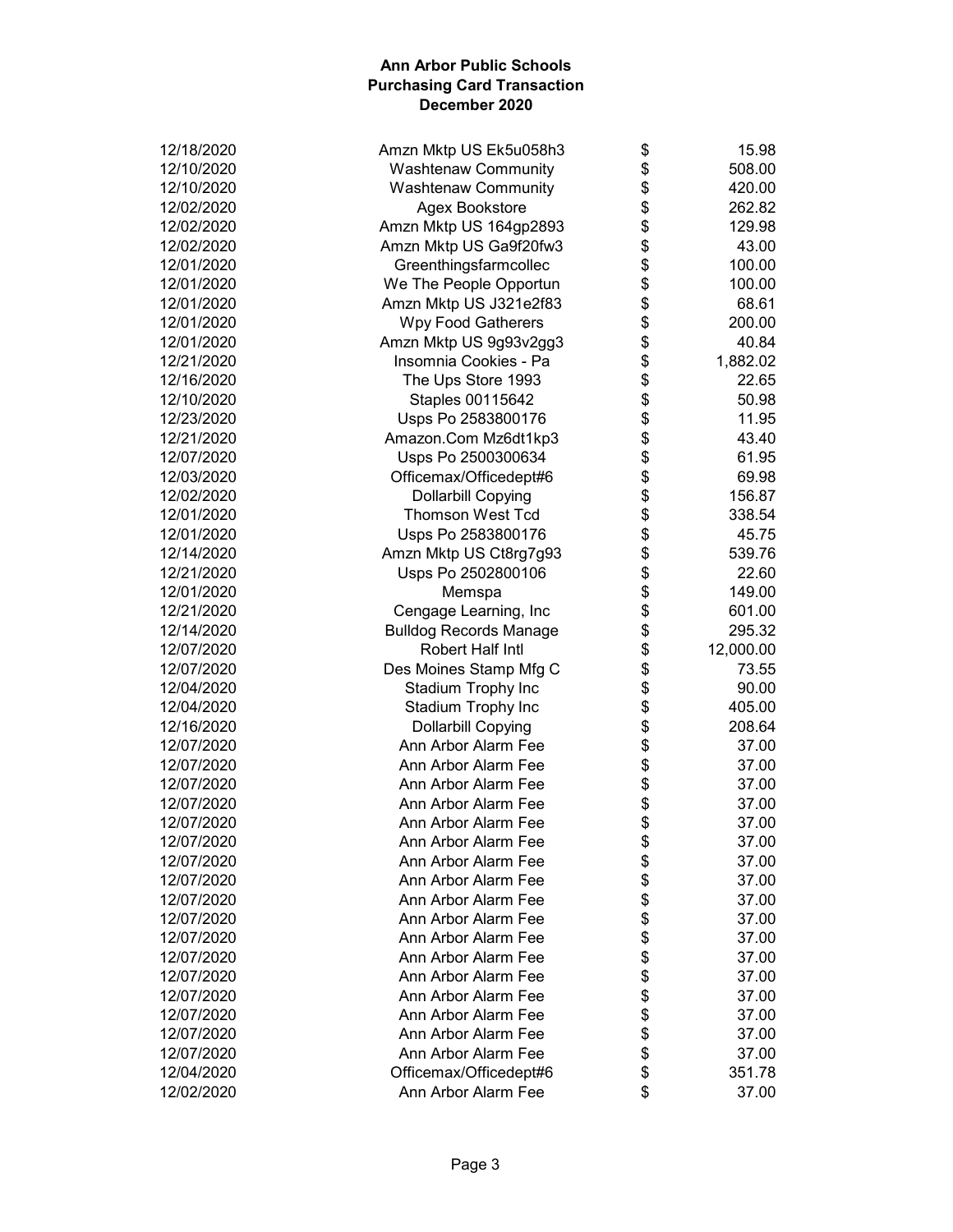| 12/02/2020               | Ann Arbor Alarm Fee                                      | \$<br>37.00    |
|--------------------------|----------------------------------------------------------|----------------|
| 12/02/2020               | Ann Arbor Alarm Fee                                      | \$<br>37.00    |
| 12/02/2020               | Ann Arbor Alarm Fee                                      | \$<br>37.00    |
| 12/02/2020               | Ann Arbor Alarm Fee                                      | \$<br>37.00    |
| 12/02/2020               | Ann Arbor Alarm Fee                                      | \$<br>37.00    |
| 12/02/2020               | Ann Arbor Alarm Fee                                      | \$<br>37.00    |
| 12/02/2020               | Ann Arbor Alarm Fee                                      | \$<br>37.00    |
| 12/02/2020               | Ann Arbor Alarm Fee                                      | \$<br>37.00    |
| 12/02/2020               | Ann Arbor Alarm Fee                                      | \$<br>37.00    |
| 12/02/2020               | Ann Arbor Alarm Fee                                      | \$<br>37.00    |
| 12/02/2020               | Ann Arbor Alarm Fee                                      | \$<br>37.00    |
| 12/02/2020               | Ann Arbor Alarm Fee                                      | \$<br>37.00    |
| 12/16/2020               | <b>USPS.Com Postal Store</b>                             | \$<br>111.80   |
| 12/07/2020               | Staples 00115642                                         | \$<br>153.40   |
| 12/24/2020               | Target.Com                                               | \$<br>50.00    |
| 12/09/2020               | Amazon.Com Wu51f8c03                                     | \$<br>119.22   |
| 12/09/2020               | Staples 00115642                                         | \$<br>25.33    |
| 12/09/2020               | Kroger #688                                              | \$<br>1,750.00 |
| 12/14/2020               | Zoom.Us 888-799-9666                                     | \$<br>14.99    |
| 12/14/2020               | Zoom.Us 888-799-9666                                     | \$<br>14.99    |
| 12/14/2020               | Zoom.Us 888-799-9666                                     | \$<br>14.99    |
| 12/07/2020               | Zoom.Us 888-799-9666                                     | \$<br>14.99    |
| 11/30/2020               | Zoom.Us 888-799-9666                                     | \$<br>14.99    |
| 12/21/2020               | Mi State Police Ichat                                    | \$<br>40.00    |
| 12/16/2020               | Mi State Police Ichat                                    | \$<br>40.00    |
| 12/16/2020               | Mi State Police Ichat                                    | \$<br>20.00    |
| 12/07/2020               | Canva 02897-0824542                                      | \$<br>12.95    |
| 12/17/2020               | Usps Po 2502820113                                       | \$<br>27.80    |
| 12/14/2020               | Usps Po 2502820113                                       | \$<br>33.00    |
| 12/14/2020               | <b>Heggerty Literacy Res</b>                             | \$<br>269.55   |
| 12/08/2020               | Usps Po 2502800106                                       | \$<br>31.50    |
| 12/09/2020               | Sp Directmail.Com                                        | \$<br>75.00    |
| 12/16/2020               | Fastsigns 380201                                         | \$<br>1,553.89 |
| 12/08/2020               | Zippy Auto Wash                                          | \$<br>7.99     |
| 12/07/2020               | <b>Stadium Hardware</b>                                  | \$<br>59.95    |
| 12/02/2020               | <b>Stadium Hardware</b>                                  | \$<br>69.84    |
| 11/30/2020               | <b>Brewers Inc</b>                                       | \$<br>241.50   |
| 12/11/2020               | Kudoboard                                                | \$<br>5.99     |
| 12/08/2020               | Msbo                                                     | \$<br>340.00   |
| 12/11/2020               | <b>Pioneer Valley Books</b>                              | \$<br>192.00   |
| 12/04/2020               | Memspa                                                   | \$<br>555.00   |
| 12/09/2020               | Usps Po 2502820113                                       | \$<br>121.26   |
| 12/08/2020               | Amzn Mktp US 2t3nz48f3                                   | \$<br>239.98   |
| 12/17/2020               | Usps Po 2502820113                                       | \$<br>2.10     |
| 12/15/2020               | Usps Po 2502800106                                       | \$<br>12.25    |
|                          |                                                          |                |
| 12/07/2020               | Usps Po 2502800106<br>Usps Po 2502800106                 | \$<br>6.35     |
| 12/03/2020               |                                                          | \$<br>32.90    |
| 12/14/2020<br>12/10/2020 | Credit Voucher Target 00014654<br>National Insitute Of G | \$<br>(21.19)  |
|                          |                                                          | \$<br>280.00   |
| 12/10/2020               | National Insitute Of G                                   | \$<br>99.00    |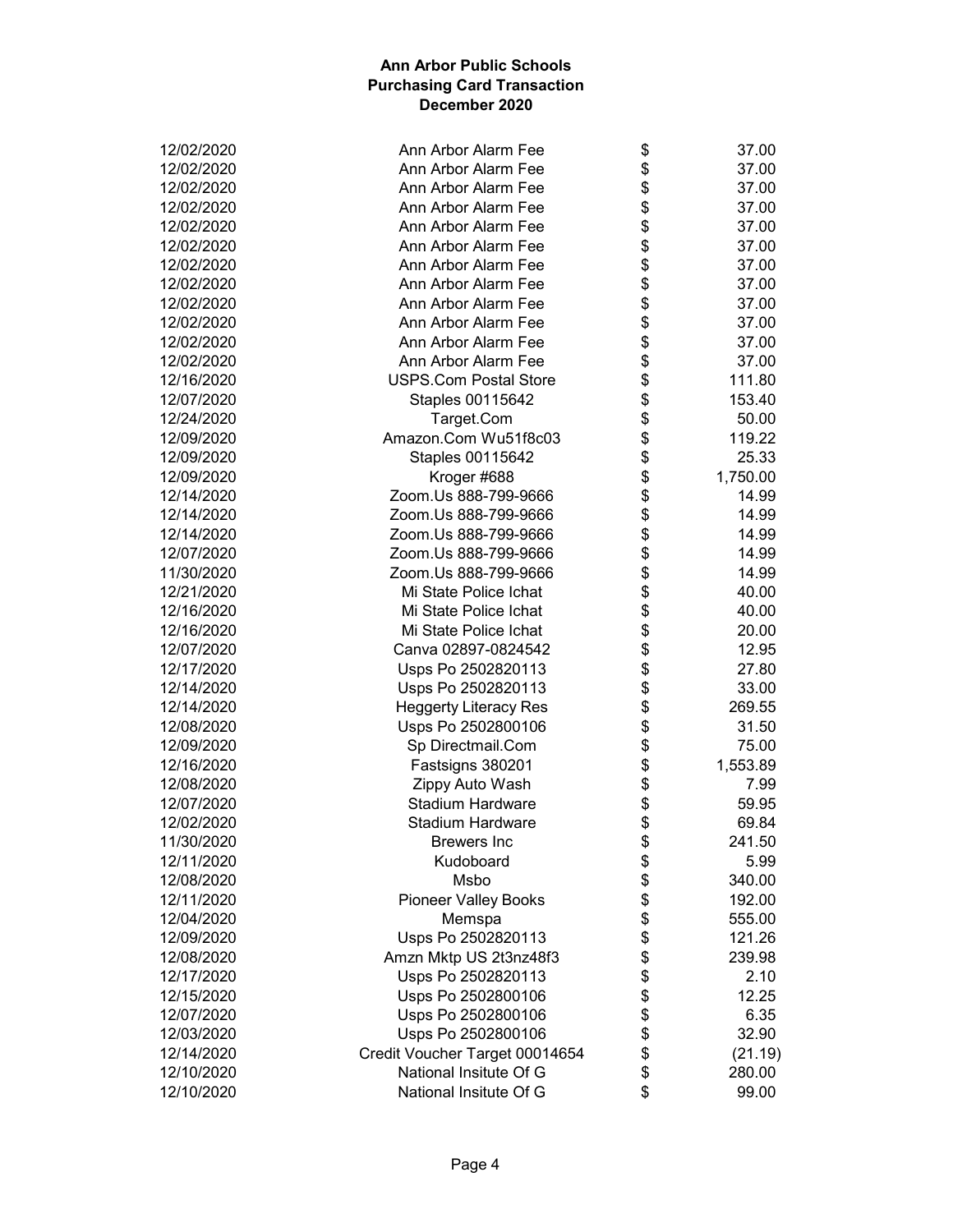|                                                        | \$             |
|--------------------------------------------------------|----------------|
| 12/01/2020<br>Credit Voucher Amzn Mktp Us              | (253.66)       |
| 11/30/2020<br>Target 00014654                          | \$<br>21.19    |
| Amazon.Com Dj6lv0ji3 A<br>12/18/2020                   | \$<br>16.99    |
| 12/18/2020<br>Amzn Mktp US H63tn3c33                   | \$<br>338.00   |
| 12/11/2020<br>Dreamstime.Com                           | \$<br>25.00    |
| 12/09/2020<br><b>Level Frames Order</b>                | \$<br>63.00    |
| 12/09/2020<br><b>Credit Voucher Level Frames Order</b> | \$<br>(41.00)  |
| 12/09/2020<br><b>Level Frames Order</b>                | \$<br>78.00    |
| 12/09/2020<br><b>Credit Voucher Level Frames Order</b> | \$<br>(56.00)  |
| 12/08/2020<br>Level Frames Order                       | \$<br>41.00    |
| <b>Level Frames Order</b><br>12/08/2020                | \$<br>56.00    |
| 123rf Llc<br>12/04/2020                                | \$<br>47.00    |
| <b>TIf Nortons Flowers An</b><br>12/21/2020            | \$<br>68.90    |
| 12/11/2020<br>Gimkit                                   | \$<br>59.88    |
| 12/11/2020<br>Gimkit                                   | \$<br>59.88    |
| 12/11/2020<br>Gimkit                                   | \$<br>59.88    |
| 12/11/2020<br>Gimkit                                   | \$<br>59.88    |
| 12/11/2020<br>Gimkit                                   | \$<br>59.88    |
| 12/11/2020<br>Gimkit                                   | \$<br>59.88    |
| Gimkit<br>12/11/2020                                   | \$<br>59.88    |
| <b>TIf Nortons Flowers An</b><br>12/04/2020            | \$<br>72.90    |
| 12/03/2020<br>Don Center For Excell                    | \$<br>95.00    |
| 12/22/2020<br>Parts Express                            | \$<br>444.00   |
| Amazon.Com 2i8u81001<br>12/17/2020                     | \$<br>46.20    |
| 12/17/2020<br><b>Stadium Hardware</b>                  | 36.46          |
| 12/14/2020                                             | \$             |
| Ssi School Specialty                                   | \$<br>260.00   |
| Amzn Mktp US Ru0tg04s3<br>12/14/2020                   | \$<br>33.89    |
| Amzn Mktp US Yt4eb9e43<br>12/14/2020                   | \$<br>99.70    |
| 12/14/2020<br>Amzn Mktp US 4g5ym6jz3                   | \$<br>27.45    |
| <b>Stadium Hardware</b><br>12/08/2020                  | \$<br>47.75    |
| 12/08/2020<br>Amzn Mktp US Yz7fu6cc3                   | \$<br>2,143.55 |
| 12/07/2020<br>Amzn Mktp US Yc69130m3                   | \$<br>130.95   |
| Amzn Mktp US Gc65b1zv3<br>12/07/2020                   | \$<br>64.25    |
| Amzn Mktp US Eq3hd2s93<br>12/07/2020                   | \$<br>208.55   |
| Gfs Store #1973<br>12/03/2020                          | \$<br>59.97    |
| Officemax/Officedept#6<br>12/02/2020                   | \$<br>188.00   |
| Wix.Com Premium-Plan<br>12/23/2020                     | \$<br>156.00   |
| 12/21/2020<br>Paypal Gsuiteaddon                       | \$<br>39.00    |
| 12/17/2020<br>(EUR 222.15) Inthinking, SI              | \$<br>275.67   |
| Nassp Product & Servic<br>12/17/2020                   | \$<br>250.00   |
| 12/16/2020<br>Int Baccalaureate Org                    | \$<br>450.00   |
| Usps.Com Clicknship<br>12/14/2020                      | \$<br>8.25     |
| Int Baccalaureate Org<br>12/09/2020                    | \$<br>450.00   |
| 12/07/2020<br>Ascd                                     | \$<br>59.00    |
| 12/07/2020<br>Nwea 503-624-1951                        | \$<br>19.00    |
| 12/07/2020<br>Nwea 503-624-1951                        | \$<br>437.00   |
| 12/07/2020<br>Nwea 503-624-1951                        | \$<br>19.00    |
| 12/07/2020<br>Nwea 503-624-1951                        | \$<br>19.00    |
| 12/07/2020<br>Credit Voucher Nwea 503-624-1951         | \$<br>(19.00)  |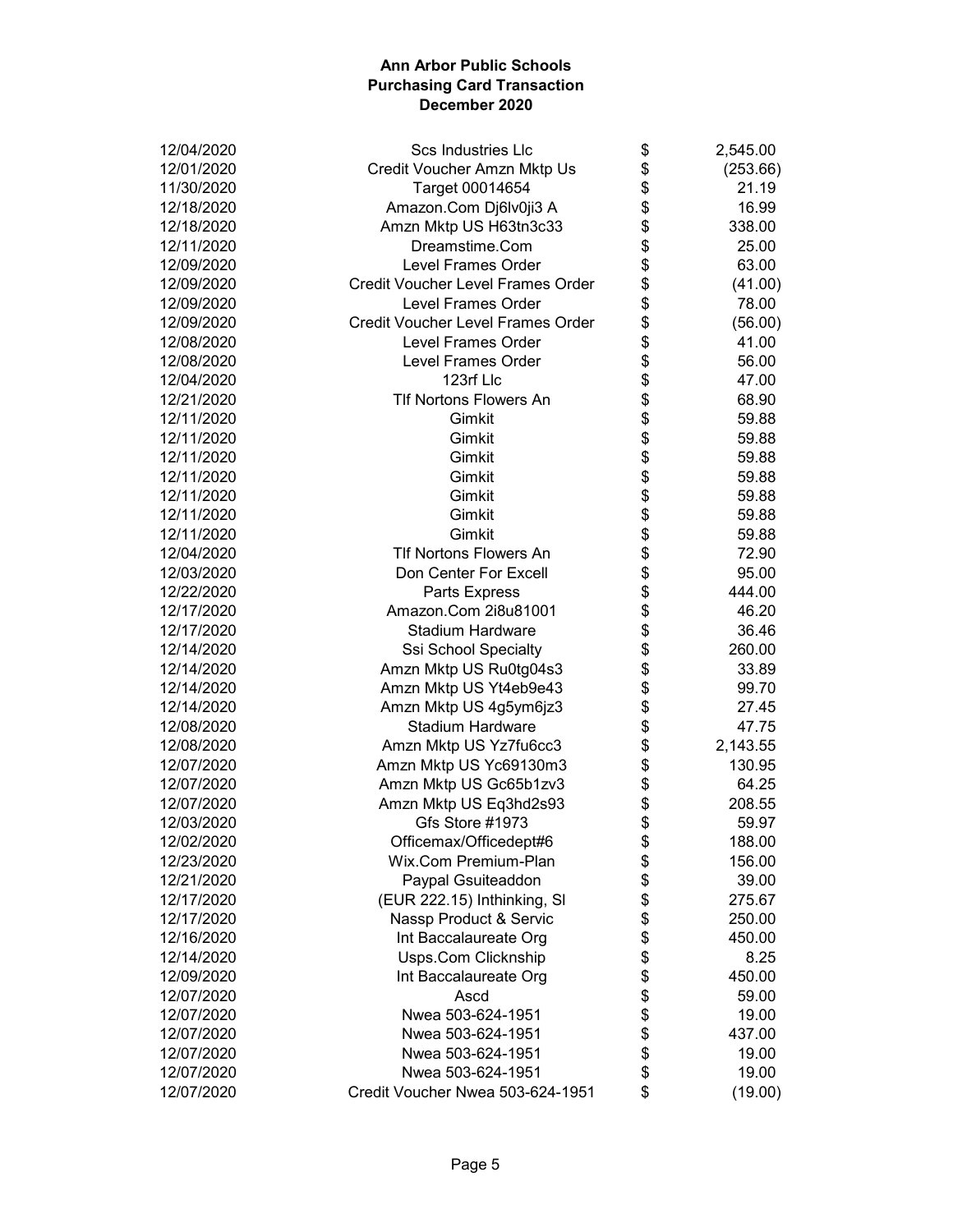| 12/07/2020 | Nwea 503-624-1951                     | \$<br>19.00     |
|------------|---------------------------------------|-----------------|
| 12/07/2020 | Nwea 503-624-1951                     | \$<br>19.00     |
| 12/02/2020 | <b>Dollarbill Copying</b>             | \$<br>218.75    |
| 12/01/2020 | <b>Bureau Of Education An</b>         | \$<br>279.00    |
| 12/14/2020 | Att Bill Payment                      | \$<br>220.61    |
| 12/07/2020 | Paypal Michiganbus                    | \$<br>105.00    |
| 12/04/2020 | American Heart Shopcpr                | \$<br>165.36    |
| 12/21/2020 | Signupgenius                          | \$<br>49.99     |
| 12/14/2020 | Target.Com                            | \$<br>150.00    |
| 12/01/2020 | Target.Com                            | \$<br>300.00    |
| 12/01/2020 | Mailchimp Misc                        | \$<br>9.99      |
| 12/11/2020 | Usps Po 2502820113                    | \$<br>144.29    |
| 11/30/2020 | Amzn Mktp US Tl2335d73                | \$<br>19.04     |
| 12/09/2020 | Kudoboard                             | \$<br>19.99     |
| 12/09/2020 | Kudoboard                             | \$<br>19.99     |
| 12/08/2020 | Ann Arbor Symphony O                  | \$<br>25.00     |
| 12/04/2020 | Siteimprove                           | \$<br>5,017.25  |
| 12/02/2020 | Showtix4u Pioneer Hig                 | \$<br>15.00     |
| 12/02/2020 | Mi Assoc Sch Adm                      | \$<br>200.00    |
| 12/25/2020 | Credit Voucher Amzn Mktp Us           | \$<br>(6.95)    |
| 12/25/2020 | Credit Voucher Amzn Mktp Us           | \$<br>(18.95)   |
| 12/25/2020 | Credit Voucher Amzn Mktp Us           | \$<br>(7.98)    |
| 12/14/2020 | Amzn Mktp US Hh85e7rg3                | \$<br>66.38     |
| 12/07/2020 | The Home Depot #2721                  | \$<br>68.61     |
| 12/07/2020 | Amzn Mktp US Wz2xv8iv3                | \$<br>62.08     |
| 12/04/2020 | Amazon.Com Wb4284zl3                  | \$<br>25.56     |
| 12/04/2020 | Amzn Mktp US 789yc9v03                | \$<br>179.99    |
| 12/03/2020 | Amzn Mktp US 3j1p09jd3                | \$<br>10.99     |
| 12/02/2020 | Credit Voucher Amzn Mktp US Amzn.Com/ | \$<br>(25.56)   |
| 12/02/2020 | Mi State Police Ichat                 | \$<br>40.00     |
| 12/01/2020 | Mi State Police Ichat                 | \$<br>10.00     |
| 12/07/2020 | The Home Depot #2721                  | \$<br>27.88     |
| 12/17/2020 | Meijer # 064                          | \$<br>44.00     |
| 12/16/2020 | Kudoboard                             | \$<br>5.99      |
| 12/14/2020 |                                       | \$<br>266.20    |
| 12/07/2020 | Usps Po 2502800106                    | \$              |
|            | Usps Po 2502810107                    | 23.00<br>18.89  |
| 12/04/2020 | Amzn Mktp US Lq1k38ze3                | \$              |
| 12/01/2020 | Usps Po 2502800106                    | \$<br>24.25     |
| 12/24/2020 | Fedex 538422327                       | \$<br>14.17     |
| 12/21/2020 | Fedex 537784289                       | \$<br>19.29     |
| 12/21/2020 | Vzwrlss Apocc Visb                    | \$<br>13,286.08 |
| 12/21/2020 | <b>Vzwrlss Apocc Visb</b>             | \$<br>25,966.18 |
| 12/18/2020 | Credit Voucher Amzn Mktp Us           | \$<br>(263.89)  |
| 12/18/2020 | Comcast                               | \$<br>358.35    |
| 12/17/2020 | Comcast                               | \$<br>129.11    |
| 12/17/2020 | Clear Rate Communicati                | \$<br>5,070.90  |
| 12/16/2020 | Fedex 536889463                       | \$<br>12.96     |
| 12/15/2020 | Logmein Rescue                        | \$<br>1,500.00  |
| 12/14/2020 | Amzn Mktp US Fq63b6153                | \$<br>246.60    |
| 12/14/2020 | Fedex 536489761                       | \$<br>12.93     |